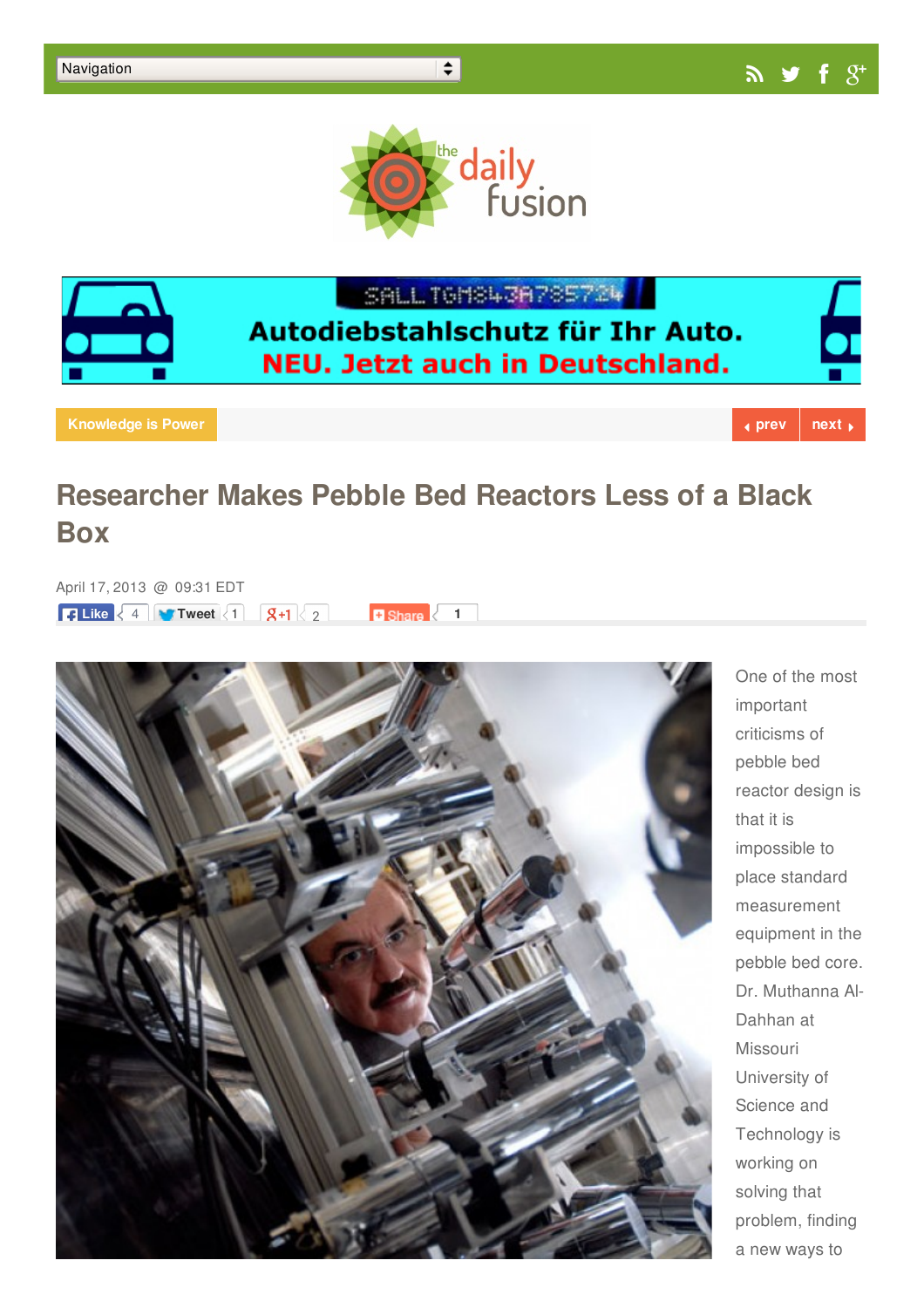understand what is happening inside the reactor.

Led by Dr. Muthanna Al-Dahhan, chair and professor of chemical and biochemical engineering and professor of nuclear engineering, Missouri S&T is developing new approaches to understanding how nuclear fuel pebbles would behave in what are called "fourth generation" [pebble-bed](http://www.nrc.gov/reactors/advanced/pbmr.html) nuclear reactors. These reactors would house uranium fuel in spheres the size of tennis balls (the "pebbles") rather than rods, and the cores would cooled by helium gas instead of water. These reactors also are considered to be more efficient than water-cooled reactors and would operate at much higher temperatures.

Al-Dahhan is combining a broad array of approaches to measurement, but they fall into two categories:

- **Techniques related to measuring and tracking nuclear fuel pebbles and imaging the reactor structure via** radioisotopes. A radioisotope is the atom of a chemical that has an unstable nucleus and emits radiation as it decays.
- **Techniques that measure other physical properties, such as movement, heat transfer and gas** dispersion.

"These techniques can show us what is going on inside the reactor and can be used to eliminate a lot of experimental work," says Al-Dahhan. "All of this is related to the design, operation, risk assessment and analysis of future pebble-bed reactors."

Augmenting these techniques with sophisticated mathematical algorithms, Al-Dahhan creates computersimulated visualizations that could help engineers plan future nuclear reactors.

Using what he calls "gamma ray chromatography," Al-Dahhan is able to view what is going on inside a reactor core, in much the same way that a physician uses ultrasound equipment to view movement within the human body.

"We can visualize the reactor core and the dynamics of how the nuclear fuel particles behave," Al-Dahhan says. From that data—and via computational fluid dynamics—Al-Dahhan can create models that predict how nuclear fuel pebbles would behave in a pebble-bed nuclear reactor, and how the helium would disperse heat through the process.

Using these measurement techniques could help the nuclear industry set benchmarks for determining how to build fourth-generation reactors, Al-Dahhan says. He adds that the techniques could also be used to set benchmarks for other energy-related projects, such as the design of coal gasification plants, bioenergy processes or more conventional nuclear plants.

In September 2012, Al-Dahhan presented his research at a conference in Cargese, Corsica, France, sponsored by Polytechnique Montreal, French nuclear research institutes, and several European universities and agencies. His presentation was titled "Benchmarking Multiphase CFD (Computational Fluid Dynamics) Results via Sophisticated Experimental Measurement Techniques and Methodologies."

While China and South Africa have started building small versions of pebble-bed reactors, the United States has yet to move forward with constructing such plants. In Missouri, Westinghouse Electric Co. [announced](http://kbia.org/post/mu-missouri-st-partner-research-small-modular-nuclear-reactors) last October that it would work with Missouri S&T, the University of Missouri-Columbia and the University of Missouri System to explore the feasibility of developing small modular nuclear reactors in the state. The